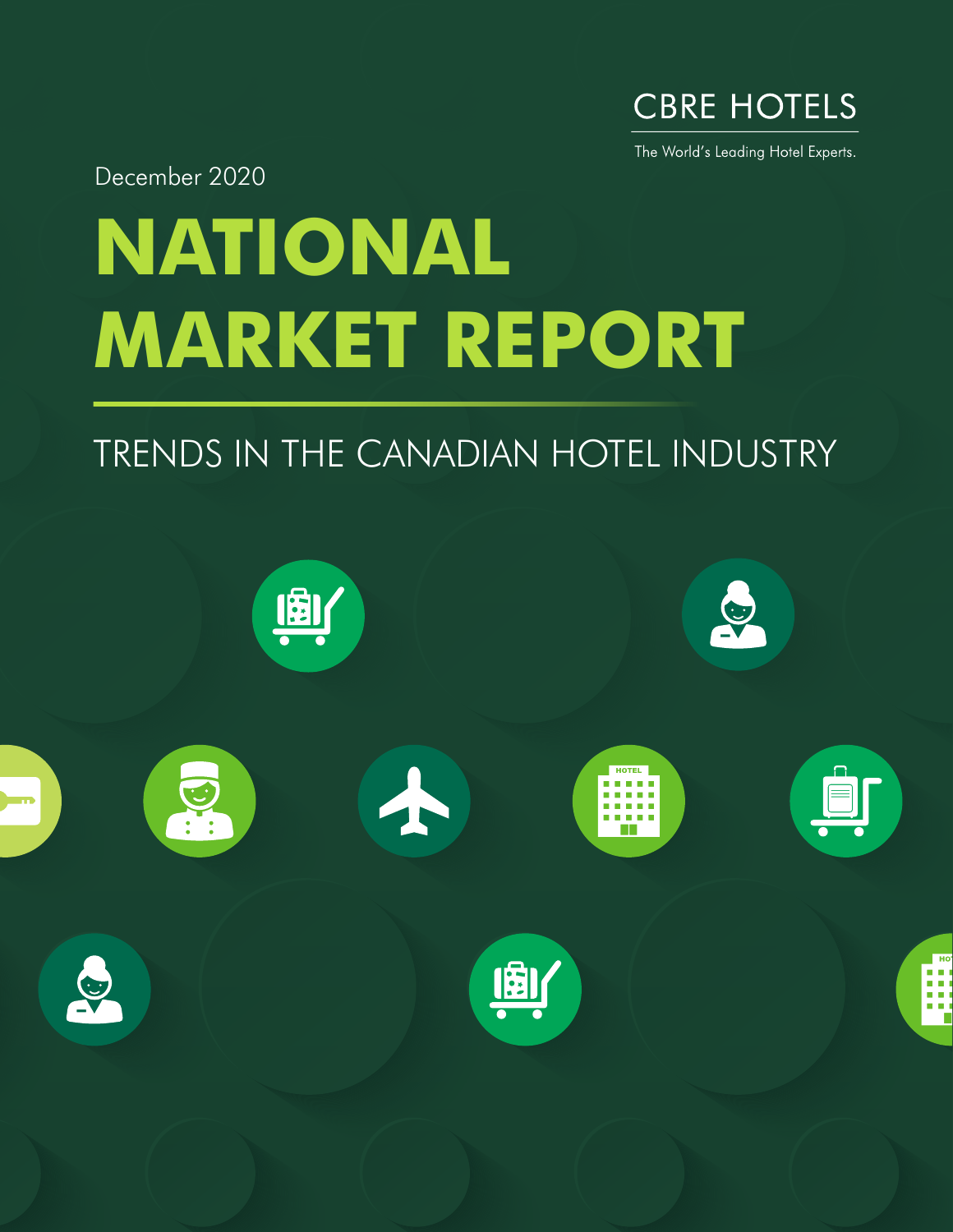

The World's Leading Hotel Experts.

NATIONAL MARKET REPORT . A MONTHLY PROFESSIONAL PUBLICATION

### REPORT OF ROOMS OPERATIONS BY LOCATION MONTH OF DECEMBER 2020\*

|                                             |                | <b>Occupancy Percentage</b> |                    |                      | <b>Average Daily Rate</b> |                      |                    | Revenue Per Available Room |                      |
|---------------------------------------------|----------------|-----------------------------|--------------------|----------------------|---------------------------|----------------------|--------------------|----------------------------|----------------------|
| Location                                    | 2020           | 2019                        | **Point<br>Change  | 2020                 | 2019                      | Variance             | 2020               | 2019                       | Variance             |
| <b>ATLANTIC CANADA</b>                      | 17.3%          | 39.4%                       | $-22.1$            | \$95.27              | \$120.66                  | $-21.0%$             | \$16.51            | \$47.53                    | $-65.3%$             |
| <b>NEWFOUNDLAND</b>                         | 19.8%          | 38.2%                       | $-18.4$            | \$96.72              | \$115.03                  | $-15.9%$             | \$19.14            | \$43.89                    | $-56.4%$             |
| St. John's                                  | 18.9%          | 39.1%                       | $-20.2$            | \$93.42              | \$114.25                  | $-18.2%$             | \$17.62            | \$44.65                    | $-60.5%$             |
| PRINCE EDWARD ISLAND                        | 17.2%          | 27.7%                       | $-10.4$            | \$77.05              | \$110.89                  | $-30.5%$             | \$13.29            | \$30.67                    | $-56.7%$             |
| <b>NOVA SCOTIA</b>                          | 18.4%          | 42.8%                       | $-24.4$            | \$93.41              | \$122.66                  | $-23.8%$             | \$17.15            | \$52.48                    | $-67.3%$             |
| Halifax/Dartmouth<br>Other Nova Scotia      | 15.3%<br>26.5% | 44.7%<br>38.3%              | $-29.5$<br>$-11.8$ | \$91.82<br>\$95.80   | \$127.09<br>\$110.82      | $-27.8%$<br>$-13.5%$ | \$14.01<br>\$25.40 | \$56.86<br>\$42.44         | $-75.4%$<br>$-40.2%$ |
| <b>NEW BRUNSWICK</b>                        | 15.1%          | 38.1%                       | $-22.9$            | \$97.10              | \$116.10                  | $-16.4%$             | \$14.70            | \$44.20                    | $-66.7%$             |
| Moncton<br>Other New Brunswick              | 12.8%<br>16.5% | 41.5%<br>36.3%              | $-28.7$<br>$-19.8$ | \$96.79<br>\$97.24   | \$120.20<br>\$113.62      | $-19.5%$<br>$-14.4%$ | \$12.38<br>\$16.01 | \$49.83<br>\$41.22         | $-75.1%$<br>$-61.2%$ |
| <b>CENTRAL CANADA</b>                       | 23.2%          | 52.6%                       | $-29.4$            | \$109.43             | \$153.71                  | $-28.8%$             | \$25.39            | \$80.80                    | $-68.6%$             |
| <b>QUEBEC</b>                               | 17.1%          | 53.4%                       | $-36.3$            | \$130.95             | \$170.27                  | $-23.1%$             | 322.40             | \$90.98                    | $-75.4%$             |
| <b>Greater Quebec City</b><br>Other Quebec  | 14.6%<br>23.5% | 56.4%<br>47.4%              | $-41.8$<br>$-23.9$ | \$128.53<br>\$148.09 | \$171.18<br>\$195.82      | $-24.9%$<br>$-24.4%$ | \$18.74<br>\$34.79 | \$96.48<br>\$92.81         | $-80.6%$<br>$-62.5%$ |
| <b>Greater Montreal</b>                     | 14.6%          | 55.6%                       | $-41.0$            | \$117.74             | \$159.12                  | $-26.0%$             | \$17.16            | \$88.49                    | $-80.6%$             |
| Downtown Montreal<br>Montreal Airport/Laval | 8.6%<br>22.9%  | 52.3%<br>64.6%              | $-43.7$<br>$-41.8$ | \$132.91<br>\$111.43 | \$172.44<br>\$145.57      | $-22.9%$<br>$-23.5%$ | \$11.48<br>\$25.47 | \$90.26<br>\$94.09         | $-87.3%$<br>$-72.9%$ |
| <b>ONTARIO</b>                              | 25.2%          | 52.3%                       | $-27.1$            | \$104.77             | \$148.19                  | $-29.3%$             | \$26.39            | \$77.48                    | $-65.9%$             |
| Greater Toronto Area (GTA)                  | 22.9%          | 59.0%                       | $-36.2$            | \$99.27              | \$164.17                  | $-39.5%$             | \$22.69            | \$96.91                    | $-76.6%$             |
| Downtown Toronto                            | 8.9%           | 62.2%                       | $-53.3$            | \$150.68             | \$215.17                  | $-30.0%$             | \$13.45            | \$133.89                   | $-90.0%$             |
| Toronto Airport                             | 23.7%          | 62.0%                       | $-38.3$            | \$99.74              | \$144.14                  | $-30.8%$             | \$23.61            | \$89.37                    | $-73.6%$             |
| <b>GTA West</b>                             | 29.0%          | 56.2%                       | $-27.2$            | \$85.51              | \$125.66                  | $-32.0%$             | \$24.83            | \$70.67                    | $-64.9%$             |
| GTA East/North                              | 39.0%          | 54.9%                       | $-15.9$            | \$90.87              | \$130.68                  | $-30.5%$             | \$35.47            | \$71.81                    | $-50.6%$             |
| <b>Eastern Ontario</b>                      | 25.9%          | 40.8%                       | $-14.9$            | \$101.80             | \$117.67                  | $-13.5%$             | \$26.36            | \$47.99                    | $-45.1%$             |
| Kingston<br>Other Eastern Ontario           | 20.6%<br>28.6% | 40.7%<br>40.8%              | $-20.0$<br>$-12.3$ | \$100.31<br>\$102.35 | \$117.15<br>\$117.94      | $-14.4%$<br>$-13.2%$ | \$20.71<br>\$29.24 | \$47.62<br>\$48.17         | $-56.5%$<br>$-39.3%$ |
|                                             |                |                             |                    |                      |                           |                      |                    |                            |                      |
| Ottawa                                      | 22.4%          | 54.3%                       | $-31.9$            | \$112.92             | \$149.19                  | $-24.3%$             | \$25.32            | \$81.01                    | -68.7%               |
| Downtown Ottawa                             | 17.7%          | 56.0%                       | $-38.3$            | \$128.60             | \$163.50                  | $-21.3%$             | \$22.76            | \$91.55                    | $-75.1%$             |
| Ottawa West<br>Ottawa East                  | 28.4%<br>25.5% | 55.1%<br>45.0%              | $-26.7$<br>$-19.5$ | \$102.26<br>\$100.42 | \$130.73<br>\$124.73      | $-21.8%$<br>$-19.5%$ | \$29.06<br>\$25.58 | \$72.04<br>\$56.15         | $-59.7%$<br>$-54.4%$ |
|                                             |                |                             |                    |                      |                           |                      |                    |                            |                      |
| Southern Ontario                            | 26.3%          | 47.7%                       | $-21.4$            | \$102.71             | \$128.71                  | $-20.2%$             | \$26.98            | \$61.39                    | $-56.1%$             |
| London<br>Windsor                           | 30.3%<br>30.8% | 48.1%<br>52.6%              | $-17.7$<br>$-21.7$ | \$86.78<br>\$95.52   | \$111.06<br>\$123.31      | $-21.9%$<br>$-22.5%$ | \$26.31<br>\$29.45 | \$53.38<br>\$64.81         | $-50.7%$<br>$-54.6%$ |
| Kitchener/Waterloo/Cambridge/Guelph         | 26.3%          | 50.8%                       | $-24.5$            | \$93.45              | \$122.73                  | $-23.9%$             | \$24.56            | \$62.29                    | $-60.6%$             |
| Hamilton/Brantford                          | 38.9%          | 50.0%                       | $-11.1$            | \$108.95             | \$122.57                  | $-11.1%$             | \$42.40            | \$61.26                    | $-30.8%$             |
| Niagara Falls                               | 20.4%          | 48.4%                       | $-28.0$            | \$120.15             | \$145.03                  | $-17.2%$             | \$24.55            | \$70.22                    | $-65.0%$             |
| Other Niagara Region                        | 25.0%          | 36.5%                       | $-11.5$            | \$87.51              | \$117.79                  | $-25.7%$             | \$21.84            | \$42.95                    | $-49.1%$             |
| Other Southern Ontario                      | 27.9%          | 41.6%                       | $-13.6$            | \$96.25              | \$112.57                  | $-14.5%$             | \$26.89            | \$46.82                    | $-42.6%$             |
| <b>Central Ontario</b>                      | 28.4%          | 44.1%                       | $-15.7$            | \$129.40             | \$149.10                  | $-13.2%$             | \$36.78            | \$65.76                    | $-44.1%$             |
| North Eastern Ontario                       | 32.9%          | 43.8%                       | -10.9              | \$107.36             | \$121.00                  | $-11.3%$             | \$35.30            | \$52.95                    | $-33.3%$             |
| North Bay                                   | 38.5%          | 35.3%                       | 3.2                | \$101.66             | \$116.50                  | $-12.7%$             | \$39.10            | \$41.07                    | $-4.8%$              |
| Sudbury                                     | 31.2%          | 51.6%                       | $-20.5$            | \$109.43             | \$123.36                  | $-11.3%$             | \$34.10            | \$63.67                    | $-46.4%$             |
| North Central Ontario                       |                |                             |                    |                      |                           |                      |                    |                            |                      |
| Sault Ste. Marie                            | 24.9%          | 33.6%                       | $-8.8$             | \$91.30              | \$104.28                  | $-12.4%$             | \$22.72            | \$35.07                    | $-35.2%$             |
| North Western Ontario<br>Thunder Bay        | 38.4%<br>36.8% | 50.2%<br>55.2%              | $-11.8$<br>$-18.4$ | \$117.71<br>\$118.17 | \$124.61<br>\$123.97      | $-5.5%$<br>$-4.7%$   | \$45.23<br>\$43.46 | \$62.55<br>\$68.43         | $-27.7%$<br>$-36.5%$ |

\* Based on the operating results of 242,326 rooms (unweighted data) \*\* Please note that the variance between current and previous year occupancy is reported as a point change and not as a percentage variance.

### Source: CBRE Hotels' Trends in the Hotel Industry National Market with reproduction and use of information subject to CBRE Limited Disclaimer | Terms of Use as detailed at<br>https://www.cbre.ca/en/real-estate-services/busine

This disclaimer shall apply to CBRE Limited, Real Estate Brokerage, and to all other divisions of the Corporation; to include all employees and independent contractors ("CBRE"). The information set out herein, including, w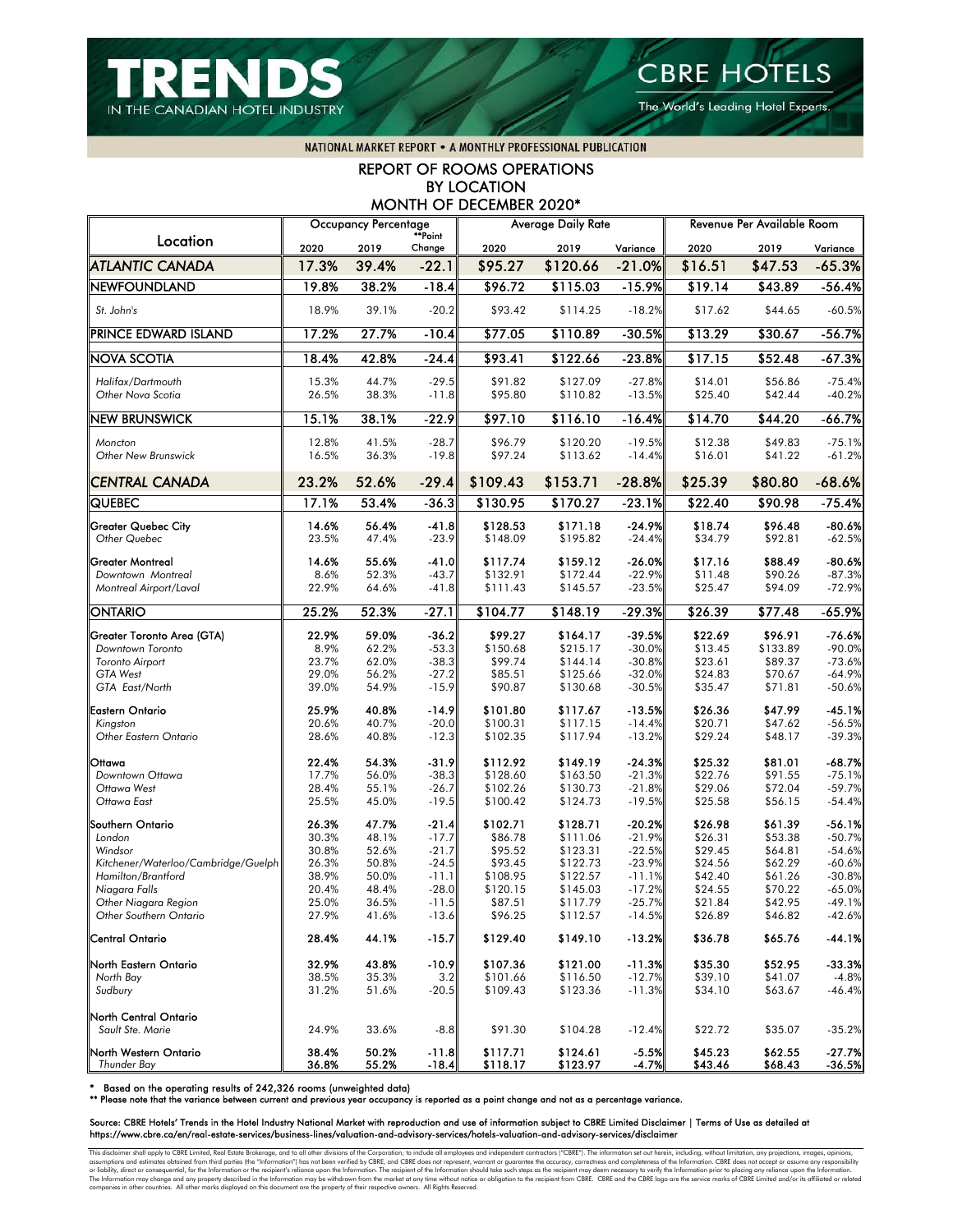

The World's Leading Hotel Experts.

NATIONAL MARKET REPORT . A MONTHLY PROFESSIONAL PUBLICATION

### REPORT OF ROOMS OPERATIONS BY LOCATION MONTH OF DECEMBER 2020\*

|                                      |                | <b>Occupancy Percentage</b> |                    |                      | <b>Average Daily Rate</b> |                      | Revenue Per Available Room |                    |                      |
|--------------------------------------|----------------|-----------------------------|--------------------|----------------------|---------------------------|----------------------|----------------------------|--------------------|----------------------|
| Location                             | 2020           | 2019                        | **Point<br>Change  | 2020                 | 2019                      | Variance             | 2020                       | 2019               | Variance             |
| <b>WESTERN CANADA</b>                | 22.6%          | 47.8%                       | $-25.2$            | \$115.74             | \$155.05                  | $-25.4%$             | \$26.14                    | \$74.08            | $-64.7%$             |
| <b>MANITOBA</b>                      | 20.0%          | 52.4%                       | $-32.4$            | \$106.71             | \$118.04                  | $-9.6%$              | \$21.36                    | \$61.86            | $-65.5%$             |
| Winnipeg                             | 18.1%          | 56.1%                       | $-38.0$            | \$108.74             | \$120.39                  | $-9.7%$              | \$19.63                    | \$67.51            | $-70.9%$             |
| Brandon                              | 18.6%          | 48.9%                       | $-30.3$            | \$89.63              | \$101.39                  | $-11.6%$             | \$16.64                    | \$49.55            | $-66.4%$             |
| Other Manitoba                       | 28.7%          | 40.8%                       | $-12.0$            | \$109.61             | \$119.84                  | $-8.5%$              | \$31.51                    | \$48.84            | $-35.5%$             |
| <b>SASKATCHEWAN</b>                  | 21.4%          | 43.2%                       | $-21.8$            | \$96.79              | \$113.99                  | $-15.1%$             | \$20.70                    | \$49.23            | $-57.9%$             |
| Regina                               | 19.8%          | 44.7%                       | $-24.9$            | \$88.18              | \$112.86                  | $-21.9%$             | \$17.46                    | \$50.41            | $-65.4%$             |
| Saskatoon                            | 20.8%          | 48.6%                       | $-27.8$            | \$100.75             | \$117.88                  | $-14.5%$             | \$20.92                    | \$57.30            | $-63.5%$             |
| Other Saskatchewan                   | 23.2%          | 37.0%                       | $-13.9$            | \$98.86              | \$110.17                  | $-10.3%$             | \$22.89                    | \$40.81            | $-43.9%$             |
| ALBERTA (excl. Alta Resorts)         | 18.7%          | 39.9%                       | $-21.1$            | \$98.12              | \$119.73                  | $-18.0%$             | \$18.38                    | \$47.71            | $-61.5%$             |
| Calgary                              | 14.8%          | 43.4%                       | $-28.5$            | \$91.47              | \$125.63                  | -27.2%               | \$13.57                    | \$54.49            | $-75.1%$             |
| <b>Calgary Airport</b>               | 18.1%          | 44.3%                       | $-26.2$            | \$87.35              | \$104.17                  | $-16.1%$             | \$15.79                    | \$46.10            | $-65.8%$             |
| Downtown Calgary                     | 7.9%           | 44.3%                       | $-36.4$            | \$121.27             | \$161.35                  | $-24.8%$             | \$9.61                     | \$71.45            | $-86.6%$             |
| <b>Calgary Northwest</b>             | 21.0%          | 42.3%                       | $-21.4$            | \$75.50              | \$103.35                  | $-26.9%$             | \$15.83                    | \$43.77            | $-63.8%$             |
| <b>Calgary South</b>                 | 18.0%          | 40.0%                       | $-22.0$            | \$85.15              | \$115.86                  | $-26.5%$             | \$15.35                    | \$46.37            | $-66.9%$             |
| Edmonton                             | 19.3%          | 44.6%                       | $-25.2$            | \$99.89              | \$122.24                  | -18.3%               | \$19.32                    | \$54.49            | $-64.5%$             |
| Downtown Edmonton                    | 20.9%          | 48.0%                       | $-27.1$            | \$127.00             | \$150.81                  | $-15.8%$             | \$26.56                    | \$72.43            | $-63.3%$             |
| Edmonton South                       | 19.4%          | 40.8%                       | $-21.3$            | \$82.82              | \$103.53                  | $-20.0%$             | \$16.10                    | \$42.19            | $-61.8%$             |
| Edmonton West                        | 17.6%          | 46.9%                       | $-29.3$            | \$88.09              | \$110.78                  | $-20.5%$             | \$15.51                    | \$51.99            | $-70.2%$             |
| Other Alberta                        | 21.0%          | 34.2%                       | $-13.2$            | \$100.28             | \$112.33                  | -10.7%               | \$21.06                    | \$38.39            | $-45.1%$             |
| Lethbridge                           | 16.6%          | 35.4%                       | $-18.8$            | \$86.53              | \$107.65                  | $-19.6%$             | \$14.40                    | \$38.10            | $-62.2%$             |
| <b>Red Deer</b>                      | 16.3%          | 27.8%                       | $-11.6$            | \$85.28              | \$102.30                  | $-16.6%$             | \$13.87                    | \$28.46            | $-51.3%$             |
| <b>Other Alberta Communities</b>     | 22.9%          | 34.7%                       | $-11.8$            | \$103.44             | \$114.12                  | $-9.4%$              | \$23.65                    | \$39.57            | $-40.2%$             |
| Alberta Resorts                      | 23.7%          | 50.9%                       | $-27.2$            | \$226.12             | \$308.54                  | $-26.7%$             | \$53.67                    | \$157.16           | $-65.8%$             |
| <b>BRITISH COLUMBIA</b>              | 27.3%          | 56.2%                       | $-28.8$            | \$126.13             | \$183.76                  | $-31.4%$             | \$34.49                    | \$103.25           | $-66.6%$             |
| Greater Vancouver                    | 24.3%          | 67.9%                       | $-43.6$            | \$121.03             | \$175.66                  | -31.1%               | \$29.45                    | \$119.35           | $-75.3%$             |
| Airport (Richmond)                   | 30.3%          | 72.6%                       | $-42.3$            | \$115.75             | \$154.07                  | $-24.9%$             | \$35.03                    | \$111.87           | $-68.7%$             |
| Downtown Vancouver                   | 16.8%          | 68.5%                       | $-51.7$            | \$144.23             | \$204.61                  | $-29.5%$             | \$24.27                    | \$140.19           | $-82.7%$             |
| Langley/Surrey                       | 37.3%          | 56.8%                       | $-19.4$            | \$99.21              | \$119.48                  | $-17.0%$             | \$37.05                    | \$67.83            | $-45.4%$             |
| <b>Other Vancouver</b>               | 32.8%          | 67.0%                       | $-34.2$            | \$105.00             | \$137.29                  | $-23.5%$             | \$34.41                    | \$91.96            | $-62.6%$             |
| Vancouver Island                     | 28.1%          | 55.1%                       | $-27.1$            | \$118.99             | \$142.01                  | -16.2%               | \$33.41                    | \$78.30            | $-57.3%$             |
| <b>Campbell River</b>                | 44.8%          | 56.4%                       | $-11.6$            | \$91.26              | \$101.20                  | $-9.8%$              | \$40.89                    | \$57.08            | $-28.4%$             |
| Greater Victoria                     | 22.9%          | 58.0%                       | $-35.0$            | \$120.51             | \$147.16                  | $-18.1%$             | \$27.65                    | \$85.30            | $-67.6%$             |
| Nanaimo<br>Parksville/Qualicum Beach | 27.2%<br>36.1% | 54.0%<br>48.6%              | $-26.8$<br>$-12.5$ | \$118.73<br>\$117.24 | \$126.11<br>\$129.66      | $-5.9%$<br>$-9.6%$   | \$32.33<br>\$42.34         | \$68.09<br>\$62.97 | $-52.5%$<br>$-32.8%$ |
| Other Vancouver Island               | 35.4%          | 48.9%                       | $-13.6$            | \$128.12             | \$150.43                  | $-14.8%$             | \$45.33                    | \$73.61            | $-38.4%$             |
| Whistler Resort Area                 | 28.0%          | 72.7%                       | -44.6              | \$319.11             | \$565.23                  | $-43.5%$             | \$89.41                    | \$410.67           | $-78.2%$             |
| Other British Columbia               |                | 40.1%                       | $-9.7$             | \$106.08             |                           |                      | \$32.23                    | \$48.74            | $-33.9%$             |
| Abbotsford/Chilliwack                | 30.4%<br>37.1% | 52.1%                       | $-15.0$            | \$84.35              | \$121.48<br>\$95.54       | $-12.7%$<br>$-11.7%$ | \$31.27                    | \$49.73            | $-37.1%$             |
| Kamloops                             | 32.9%          | 37.0%                       | $-4.0$             | \$89.14              | \$100.33                  | $-11.1%$             | \$29.36                    | \$37.10            | $-20.9%$             |
| Kelowna                              | 24.2%          | 39.5%                       | $-15.3$            | \$98.11              | \$119.02                  | $-17.6%$             | \$23.76                    | \$47.04            | $-49.5%$             |
| Penticton                            | 15.2%          | 24.0%                       | $-8.8$             | \$90.61              | \$99.95                   | $-9.3%$              | \$13.75                    | \$23.96            | $-42.6%$             |
| Prince George                        | 44.3%          | 45.2%                       | $-0.9$             | \$103.31             | \$107.96                  | $-4.3%$              | \$45.76                    | \$48.82            | $-6.3%$              |
| Other B.C. Communities               | 29.9%          | 40.0%                       | $-10.1$            | \$117.12             | \$134.30                  | $-12.8%$             | \$35.06                    | \$53.71            | $-34.7%$             |
| <b>NORTHWEST TERRITORIES</b>         | 29.4%          | 67.4%                       | $-38.0$            | \$145.79             | \$145.87                  | $-0.1%$              | \$42.82                    | \$98.31            | $-56.4%$             |
| <b>YUKON</b>                         | 19.4%          | 42.1%                       | $-22.7$            | \$105.37             | \$126.43                  | $-16.7%$             | \$20.42                    | \$53.19            | $-61.6%$             |
|                                      |                |                             |                    |                      |                           |                      |                            |                    |                      |
| <b>CANADA</b>                        | 22.5%          | 49.4%                       | $-26.9$            | \$111.59             | \$152.46                  | $-26.8%$             | \$25.09                    | \$75.33            | $-66.7%$             |

\* Based on the operating results of 242,326 rooms (unweighted data)

\*\* Please note that the variance between current and previous year occupancy is reported as a point change and not as a percentage variance.

Source: CBRE Hotels' Trends in the Hotel Industry National Market with reproduction and use of information subject to CBRE Limited Disclaimer | Terms of Use as detailed at https://www.cbre.ca/en/real-estate-services/business-lines/valuation-and-advisory-services/hotels-valuation-and-advisory-services/disclaimer

This discloimer shall opply to CBR Limled, Real Estate Brokerage, and to all onler divisions of the Corporation; to include all employees and independent contents/ors. ("CBRE"). The information any projections, assumptions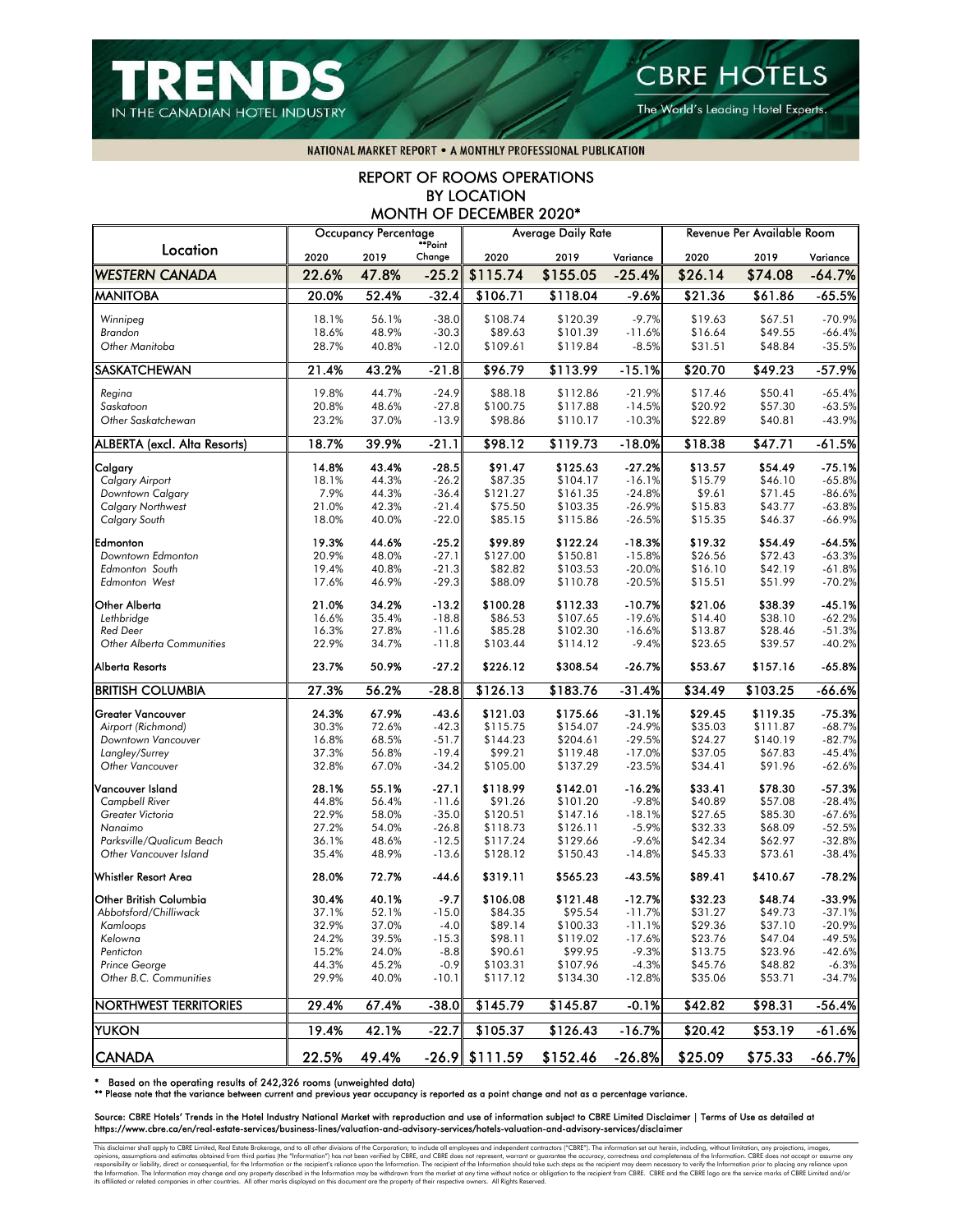

The World's Leading Hotel Experts.

NATIONAL MARKET REPORT . A MONTHLY PROFESSIONAL PUBLICATION

### REPORT OF ROOMS OPERATIONS BY LOCATION TWELVE MONTHS ENDED DECEMBER 2020

|                                                           |                | <b>Occupancy Percentage</b> | **Point            |                      | <b>Average Daily Rate</b> |                      |                    | Revenue Per Available Room |                      |
|-----------------------------------------------------------|----------------|-----------------------------|--------------------|----------------------|---------------------------|----------------------|--------------------|----------------------------|----------------------|
| Location                                                  | 2020           | 2019                        | Change             | 2020                 | 2019                      | Variance             | 2020               | 2019                       | Variance             |
| <b>ATLANTIC CANADA</b>                                    | 28.4%          | 61.2%                       | $-32.8$            | \$110.98             | \$138.15                  | $-19.7%$             | \$31.52            | \$84.60                    | $-62.7%$             |
| NEWFOUNDLAND                                              | 25.5%          | 55.6%                       | $-30.1$            | \$108.55             | \$132.14                  | $-17.9%$             | \$27.66            | \$73.46                    | $-62.3%$             |
| St. John's                                                | 23.8%          | 55.5%                       | $-31.7$            | \$104.52             | \$132.92                  | $-21.4%$             | \$24.88            | \$73.83                    | $-66.3%$             |
| PRINCE EDWARD ISLAND                                      | 28.0%          | 57.9%                       | $-29.9$            | \$107.24             | \$154.68                  | $-30.7%$             | \$30.04            | \$89.56                    | $-66.5%$             |
| <b>NOVA SCOTIA</b>                                        | 31.0%          | 66.3%                       | $-35.3$            | \$110.75             | \$145.71                  | $-24.0%$             | \$34.35            | \$96.57                    | $-64.4%$             |
| Halifax/Dartmouth<br>Other Nova Scotia                    | 29.2%<br>35.3% | 70.1%<br>57.9%              | $-40.9$<br>$-22.5$ | \$112.14<br>\$107.98 | \$154.61<br>\$122.25      | $-27.5%$<br>$-11.7%$ | \$32.78<br>\$38.14 | \$108.45<br>\$70.74        | $-69.8%$<br>$-46.1%$ |
| <b>NEW BRUNSWICK</b>                                      | 26.9%          | 59.5%                       | $-32.6$            | $\overline{$}110.71$ | \$128.40                  | $-13.8%$             | \$29.75            | \$76.38                    | $-61.1%$             |
| Moncton<br>Other New Brunswick                            | 28.2%<br>26.2% | 63.5%<br>57.4%              | $-35.3$<br>$-31.2$ | \$111.05<br>\$110.52 | \$129.41<br>\$127.82      | $-14.2%$<br>$-13.5%$ | \$31.31<br>\$28.95 | \$82.13<br>\$73.36         | $-61.9%$<br>$-60.5%$ |
| <b>CENTRAL CANADA</b>                                     | 33.3%          | 68.6%                       | $-35.3$            | \$129.51             | \$166.21                  | $-22.1%$             | \$43.14            | \$114.09                   | $-62.2%$             |
| QUEBEC                                                    | 28.7%          | 68.4%                       | $-39.7$            | \$142.54             | \$175.86                  | $-18.9%$             | \$40.97            | \$120.28                   | $-65.9%$             |
| Greater Quebec City<br>Other Quebec                       | 28.3%<br>36.0% | 69.2%<br>59.3%              | $-40.9$<br>$-23.4$ | \$139.58<br>\$149.67 | \$176.81<br>\$155.46      | $-21.1%$<br>$-3.7%$  | \$39.53<br>\$53.81 | \$122.44<br>\$92.21        | $-67.7%$<br>$-41.6%$ |
| Greater Montreal<br>Downtown Montreal                     | 25.3%<br>19.9% | 72.7%<br>71.4%              | $-47.4$<br>$-51.5$ | \$138.48<br>\$150.25 | \$183.93<br>\$209.65      | $-24.7%$<br>$-28.3%$ | \$35.06<br>\$29.89 | \$133.72<br>\$149.69       | $-73.8%$<br>$-80.0%$ |
| Montreal Airport/Laval                                    | 33.3%          | 77.6%                       | $-44.2$            | \$132.79             | \$152.18                  | $-12.7%$             | \$44.24            | \$118.03                   | $-62.5%$             |
| ONTARIO                                                   | 34.8%          | 68.7%                       | $-33.9$            | \$126.16             | \$163.02                  | $-22.6%$             | \$43.88            | \$112.01                   | $-60.8%$             |
| Greater Toronto Area (GTA)                                | 31.8%          | 74.4%                       | $-42.6$            | \$136.33             | \$183.79                  | $-25.8%$             | \$43.42            | \$136.83                   | $-68.3%$             |
| Downtown Toronto                                          | 22.0%          | 77.6%                       | $-55.6$            | \$202.47             | \$252.38                  | $-19.8%$             | \$44.51            | \$195.75                   | $-77.3%$             |
| Toronto Airport                                           | 34.6%          | 77.5%<br>72.1%              | $-43.0$<br>$-35.9$ | \$132.51<br>\$107.32 | \$155.64                  | $-14.9%$             | \$45.83<br>\$38.79 | \$120.69                   | $-62.0%$             |
| <b>GTA West</b><br>GTA East/North                         | 36.1%<br>40.9% | 70.0%                       | $-29.1$            | \$109.70             | \$134.33<br>\$138.76      | $-20.1%$<br>$-20.9%$ | \$44.85            | \$96.83<br>\$97.17         | $-59.9%$<br>$-53.9%$ |
| Eastern Ontario                                           | 40.3%          | 61.1%                       | $-20.8$            | \$115.64             | \$131.22                  | $-11.9%$             | \$46.66            | \$80.18                    | $-41.8%$             |
| Kingston                                                  | 35.3%          | 62.9%                       | $-27.7$            | \$116.99             | \$139.80                  | $-16.3%$             | \$41.27            | \$87.99                    | $-53.1%$             |
| Other Eastern Ontario                                     | 42.7%          | 60.1%                       | $-17.5$            | \$115.13             | \$126.56                  | $-9.0%$              | \$49.11            | \$76.12                    | $-35.5%$             |
| Ottawa                                                    | 35.4%          | 71.2%                       | $-35.8$            | \$136.32             | \$166.89                  | $-18.3%$             | \$48.23            | \$118.86                   | $-59.4%$             |
| Downtown Ottawa                                           | 32.8%          | 73.0%                       | $-40.2$            | \$154.53             | \$184.90                  | $-16.4%$             | \$50.64            | \$135.00                   | $-62.5%$             |
| Ottawa West                                               | 40.2%          | 71.0%                       | $-30.7$            | \$119.96             | \$147.06                  | $-18.4%$             | \$48.26            | \$104.37                   | $-53.8%$             |
| Ottawa East                                               | 33.6%          | 64.7%                       | $-31.1$            | \$115.67             | \$131.85                  | $-12.3%$             | \$38.81            | \$85.28                    | $-54.5%$             |
| Southern Ontario                                          | 32.6%          | 64.1%                       | $-31.5$            | \$108.49             | \$142.26                  | $-23.7%$             | \$35.37            | \$91.15                    | $-61.2%$             |
| London                                                    | 40.6%          | 65.0%                       | $-24.3$            | \$98.76              | \$120.96                  | $-18.3%$             | \$40.12            | \$78.57                    | $-48.9%$             |
| Windsor                                                   | 32.9%          | 60.6%                       | $-27.7$            | \$108.24             | \$120.83                  | $-10.4%$             | \$35.66            | \$73.26                    | $-51.3%$             |
| Kitchener/Waterloo/Cambridge/Guelph<br>Hamilton/Brantford | 34.4%          | 65.4%                       | $-31.0$            | \$105.65             | \$129.66                  | $-18.5%$             | \$36.35            | \$84.85                    | $-57.2%$             |
| Niagara Falls                                             | 39.3%<br>27.5% | 66.5%<br>66.5%              | $-27.2$<br>$-39.0$ | \$111.26<br>\$116.16 | \$131.20<br>\$167.89      | $-15.2%$<br>$-30.8%$ | \$43.77<br>\$31.89 | \$87.24<br>\$111.59        | $-49.8%$<br>$-71.4%$ |
| Other Niagara Region                                      | 30.3%          | 54.6%                       | $-24.2$            | \$103.42             | \$131.23                  | $-21.2%$             | \$31.39            | \$71.59                    | $-56.2%$             |
| Other Southern Ontario                                    | 33.9%          | 58.8%                       | $-24.9$            | \$104.81             | \$119.58                  | $-12.4%$             | \$35.58            | \$70.32                    | $-49.4%$             |
| Central Ontario                                           | 41.2%          | 57.9%                       | $-16.7$            | \$145.28             | \$150.38                  | $-3.4%$              | \$59.88            | \$87.08                    | $-31.2%$             |
| North Eastern Ontario                                     | 42.6%          | 61.5%                       | $-19.0$            | \$112.04             | \$123.80                  | $-9.5%$              | \$47.70            | \$76.20                    | $-37.4%$             |
| North Bay                                                 | 42.8%          | 60.9%                       | $-18.1$            | \$103.67             | \$115.53                  | $-10.3%$             | \$44.38            | \$70.41                    | $-37.0%$             |
| Sudbury                                                   | 43.8%          | 65.9%                       | $-22.1$            | \$112.68             | \$124.42                  | $-9.4%$              | \$49.30            | \$81.97                    | $-39.9%$             |
| North Central Ontario                                     |                |                             |                    |                      |                           |                      |                    |                            |                      |
| Sault Ste. Marie                                          | 39.1%          | 58.6%                       | $-19.5$            | \$104.60             | \$113.94                  | $-8.2%$              | \$40.88            | \$66.78                    | $-38.8%$             |
| North Western Ontario<br><b>Thunder Bay</b>               | 52.9%<br>49.5% | 69.5%<br>70.3%              | $-16.6$<br>$-20.8$ | \$123.68<br>\$122.39 | \$129.86<br>\$127.13      | $-4.8%$<br>$-3.7%$   | \$65.40<br>\$60.58 | \$90.22<br>\$89.32         | $-27.5%$<br>$-32.2%$ |

\*\* Please note that the variance between current and previous year occupancy is reported as a point change and not as a percentage variance.

Source: CBRE Hotels' Trends in the Hotel Industry National Market with reproduction and use of information subject to CBRE Limited Disclaimer | Terms of Use as detailed at https://www.cbre.ca/en/real-estate-services/business-lines/valuation-and-advisory-services/hotels-valuation-and-advisory-services/disclaimer

This disclaimer shall apply to CBRE Limited, Real Estate Brokerage, and to all other divisions of the Corporation; to include all employees and independent contractors ("CBRE"). The information set out herein, including, w assumptions and estimates obtained form finit parties (the "information") has not been verified by CBR, and CBR does not represent, warrant or guarantes the information. The recipient of the Information chauld take such st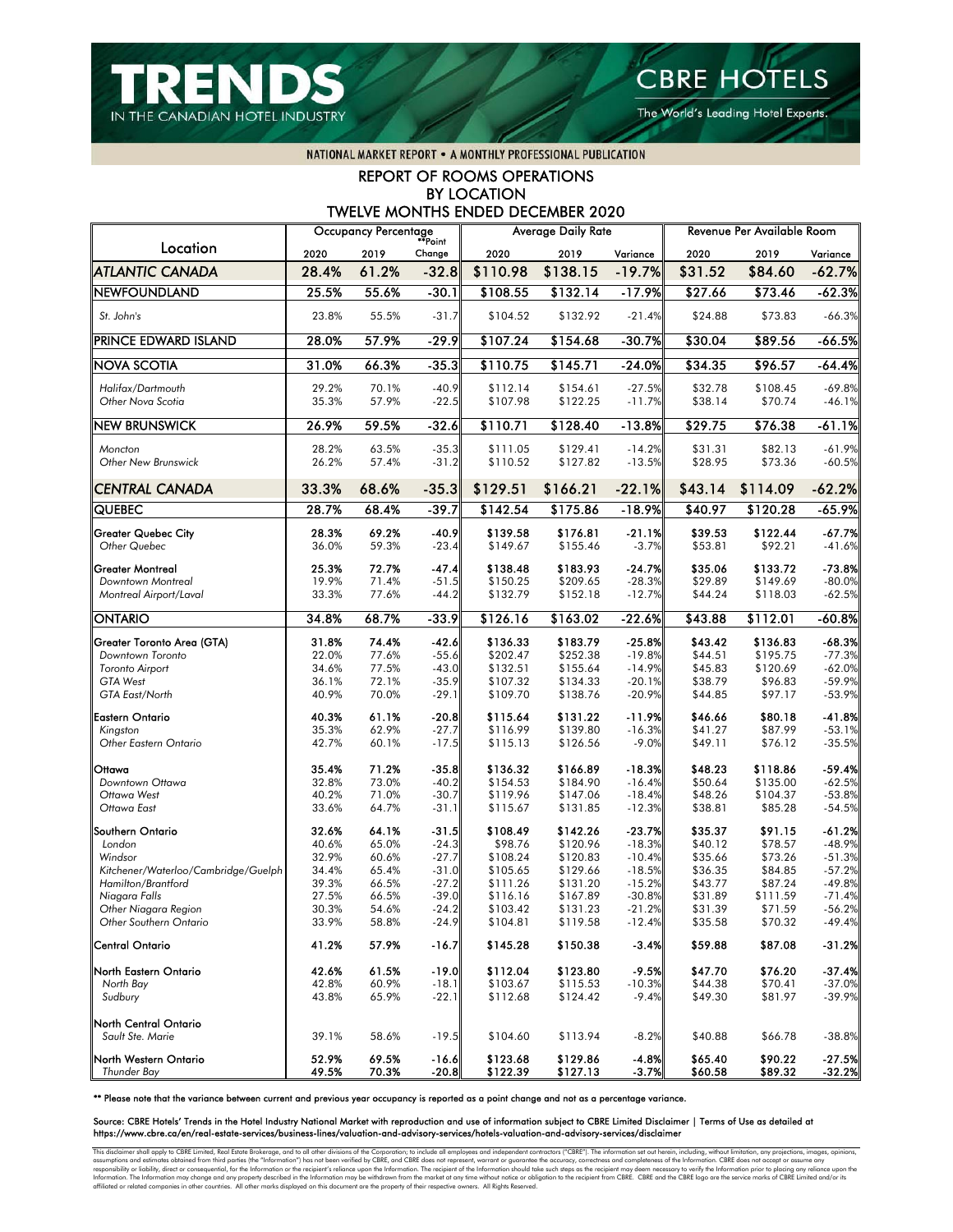



The World's Leading Hotel Experts.

NATIONAL MARKET REPORT . A MONTHLY PROFESSIONAL PUBLICATION

REPORT OF ROOMS OPERATIONS BY LOCATION TWELVE MONTHS ENDED DECEMBER 2020

|                                                 |                | Occupancy Percentage |                    |                      | <b>Average Daily Rate</b> |                    |                    | Revenue Per Available Room |                      |
|-------------------------------------------------|----------------|----------------------|--------------------|----------------------|---------------------------|--------------------|--------------------|----------------------------|----------------------|
| Location                                        | 2020           | 2019                 | Change             | 2020                 | 2019                      | Variance           | 2020               | 2019                       | Variance             |
| <b>WESTERN CANADA</b>                           | 34.6%          | 62.2%                | $-27.6$            | \$131.53             | \$164.08                  | $-19.8%$           | \$45.50            | \$102.09                   | $-55.4%$             |
| <b>MANITOBA</b>                                 | 34.8%          | 67.5%                | $-32.8$            | \$117.20             | \$125.42                  | $-6.6%$            | \$40.73            | \$84.68                    | $-51.9%$             |
| Winnipeg                                        | 32.3%          | 70.3%                | $-38.0$            | \$117.63             | \$128.09                  | $-8.2%$            | \$38.05            | \$90.10                    | $-57.8%$             |
| Brandon                                         | 32.3%          | 61.4%                | $-29.0$            | \$102.14             | \$111.93                  | $-8.7%$            | \$33.02            | \$68.70                    | $-51.9%$             |
| Other Manitoba                                  | 44.8%          | 60.5%                | $-15.7$            | \$122.86             | \$123.04                  | $-0.1%$            | \$55.09            | \$74.45                    | $-26.0%$             |
|                                                 |                |                      |                    |                      |                           |                    |                    |                            |                      |
| SASKATCHEWAN                                    | 32.3%          | 55.5%                | $-23.3$            | \$105.87             | \$118.82                  | $-10.9%$           | \$34.15            | \$66.00                    | $-48.3%$             |
| Regina                                          | 29.9%          | 57.1%                | $-27.1$            | \$102.85             | \$119.73                  | $-14.1%$           | \$30.80            | \$68.33                    | $-54.9%$             |
| Saskatoon                                       | 31.6%          | 60.7%                | $-29.1$            | \$110.58             | \$124.92                  | $-11.5%$           | \$34.92            | \$75.84                    | $-54.0%$             |
| Other Saskatchewan                              | 34.6%          | 49.7%                | $-15.1$            | \$103.79             | \$111.18                  | $-6.6%$            | \$35.88            | \$55.23                    | $-35.0%$             |
| ALBERTA (excl. Alta Resorts)                    | 29.6%          | 54.3%                | $-24.8$            | \$110.82             | \$129.15                  | $-14.2%$           | \$32.75            | \$70.15                    | $-53.3%$             |
| Calgary                                         | 25.7%          | 60.6%                | $-34.9$            | \$114.12             | \$145.05                  | -21.3%             | \$29.32            | \$87.87                    | $-66.6%$             |
| <b>Calgary Airport</b>                          | 28.1%          | 60.6%                | $-32.5$            | \$99.62              | \$116.57                  | $-14.5%$           | \$27.99            | \$70.62                    | $-60.4%$             |
| <b>Calgary Downtown</b>                         | 19.6%          | 62.2%                | $-42.6$            | \$157.48             | \$193.20                  | $-18.5%$           | \$30.89            | \$120.14                   | $-74.3%$             |
| <b>Calgary Northwest</b>                        | 31.4%          | 61.3%                | $-29.9$            | \$92.46              | \$118.79                  | $-22.2%$           | \$29.07            | \$72.86                    | $-60.1%$             |
| Calgary South                                   | 28.3%          | 57.1%                | $-28.9$            | \$105.82             | \$129.35                  | $-18.2%$           | \$29.91            | \$73.88                    | $-59.5%$             |
|                                                 |                |                      |                    |                      |                           |                    |                    |                            |                      |
| Edmonton                                        | 28.4%          | 56.1%                | $-27.7$            | \$112.25             | \$126.53                  | $-11.3%$           | \$31.91            | \$71.01                    | $-55.1%$             |
| Downtown Edmonton                               | 24.7%          | 60.1%                | $-35.5$            | \$144.94             | \$156.26                  | $-7.2%$            | \$35.73            | \$93.93                    | $-62.0%$             |
| <b>Edmonton South</b>                           | 28.8%          | 53.7%                | $-24.9$            | \$97.04              | \$110.53                  | $-12.2%$           | \$27.98            | \$59.35                    | $-52.9%$             |
| <b>Edmonton West</b>                            | 30.3%          | 56.0%                | $-25.7$            | \$104.28             | \$116.55                  | $-10.5%$           | \$31.56            | \$65.27                    | $-51.7%$             |
| Other Alberta                                   | 32.8%          | 48.8%                | $-16.0$            | \$108.33             | \$117.47                  | $-7.8%$            | \$35.52            | \$57.32                    | $-38.0%$             |
| Lethbridge                                      | 28.0%          | 57.4%                | $-29.4$            | \$96.27              | \$110.55                  | $-12.9%$           | \$26.92            | \$63.45                    | $-57.6%$             |
| <b>Red Deer</b>                                 | 21.6%          | 43.6%                | $-22.0$            | \$96.69              | \$108.80                  | $-11.1%$           | \$20.86            | \$47.40                    | $-56.0%$             |
| <b>Other Alberta Communities</b>                | 35.0%          | 48.3%                | $-13.3$            | \$111.08             | \$120.00                  | $-7.4%$            | \$38.89            | \$57.93                    | $-32.9%$             |
| Alberta Resorts                                 | 38.7%          | 66.8%                | $-28.1$            | \$241.76             | \$318.40                  | -24.1%             | \$93.45            | \$212.58                   | $-56.0%$             |
| <b>BRITISH COLUMBIA</b>                         | 40.2%          | 70.8%                | $-30.6$            | \$146.24             | \$192.48                  | $-24.0%$           | \$58.72            | \$136.22                   | $-56.9%$             |
| Greater Vancouver                               | 36.1%          | 79.9%                | $-43.8$            | \$148.35             | \$219.18                  | $-32.3%$           | \$53.57            | \$175.16                   | $-69.4%$             |
| Airport (Richmond)                              | 43.0%          | 82.2%                | $-39.2$            | \$138.61             | \$184.23                  | $-24.8%$           | \$59.57            | \$151.35                   | $-60.6%$             |
| Downtown Vancouver                              | 29.1%          | 80.2%                | $-51.1$            | \$177.71             | \$261.05                  | $-31.9%$           | \$51.78            | \$209.39                   | $-75.3%$             |
| Langley/Surrey                                  | 44.5%          | 74.7%                | $-30.2$            | \$112.78             | \$144.29                  | $-21.8%$           | \$50.14            | \$107.76                   | $-53.5%$             |
| <b>Other Vancouver</b>                          | 43.5%          | 79.3%                | $-35.7$            | \$123.34             | \$172.05                  | $-28.3%$           | \$53.71            | \$136.41                   | $-60.6%$             |
| Vancouver Island                                | 41.6%          | 70.5%                | $-28.9$            | \$145.45             | \$177.70                  | $-18.1%$           | \$60.54            | \$125.28                   | $-51.7%$             |
| <b>Campbell River</b>                           | 57.0%          | 74.7%                | $-17.7$            | \$110.72             | \$125.50                  | $-11.8%$           | \$63.11            | \$93.72                    | $-32.7%$             |
| Greater Victoria                                | 36.9%          | 72.2%                | $-35.3$            | \$141.08             | \$186.42                  | $-24.3%$           | \$52.06            | \$134.68                   | $-61.3%$             |
| Nanaimo                                         | 44.6%          | 74.1%                | $-29.4$            | \$132.03             | \$145.67                  | $-9.4%$            | \$58.94            | \$107.92                   | $-45.4%$             |
| Parksville/Qualicum Beach                       | 45.6%          | 59.9%                | $-14.3$            | \$159.15             | \$168.08                  | $-5.3%$            | \$72.52            | \$100.63                   | $-27.9%$             |
| Other Vancouver Island                          | 49.3%          | 66.6%                | $-17.3$            | \$169.20             | \$185.19                  | $-8.6%$            | \$83.47            | \$123.36                   | $-32.3%$             |
| Whistler Resort Area                            | 40.9%          | 70.0%                | $-29.2$            | \$311.85             | \$328.62                  | $-5.1%$            | \$127.44           | \$230.13                   | -44.6%               |
|                                                 |                |                      |                    |                      |                           |                    |                    |                            |                      |
| Other British Columbia<br>Abbotsford/Chilliwack | 43.9%          | 60.1%                | $-16.3$            | \$123.18<br>\$95.09  | \$134.49                  | $-8.4%$            | \$54.05            | \$80.88                    | $-33.2%$             |
|                                                 | 47.7%          | 73.4%                | $-25.7$            |                      | \$116.79                  | $-18.6%$           | \$45.38            | \$85.73                    | $-47.1%$             |
| Kamloops                                        | 41.7%          | 64.6%                | $-22.9$            | \$98.96              | \$117.08                  | $-15.5%$           | \$41.24            | \$75.63                    | $-45.5%$             |
| Kelowna                                         | 43.0%          | 65.7%<br>51.9%       | $-22.7$<br>$-15.9$ | \$142.13             | \$159.10                  | $-10.7%$           | \$61.17            | \$104.60<br>\$79.44        | $-41.5%$             |
| Penticton                                       | 36.0%          |                      |                    | \$157.48             | \$153.13                  | 2.8%               | \$56.66<br>\$56.04 | \$73.64                    | $-28.7%$             |
| Prince George<br>Other B.C. Communities         | 51.0%<br>43.7% | 62.7%<br>56.3%       | $-11.8$<br>$-12.5$ | \$110.00<br>\$127.14 | \$117.41<br>\$135.68      | $-6.3%$<br>$-6.3%$ | \$55.60            | \$76.36                    | $-23.9%$<br>$-27.2%$ |
|                                                 |                |                      |                    |                      |                           |                    |                    |                            |                      |
| NORTHWEST TERRITORIES                           | 43.4%          | 63.4%                | $-20.0$            | \$153.65             | \$147.95                  | 3.9%               | \$66.62            | \$93.79                    | $-29.0%$             |
| <b>YUKON</b>                                    | 35.2%          | 62.7%                | $-27.5$            | \$123.98             | \$150.31                  | $-17.5%$           | \$43.66            | \$94.29                    | $-53.7%$             |
| <b>CANADA</b>                                   | 33.6%          | 65.1%                |                    | $-31.6$ \$129.37     | \$163.42                  | $-20.8%$           | \$43.43            | \$106.45                   | $-59.2%$             |

\*\* Please note that the variance between current and previous year occupancy is reported as a point change and not as a percentage variance.

#### Source: CBRE Hotels' Trends in the Hotel Industry National Market with reproduction and use of information subject to CBRE Limited Disclaimer | Terms of Use as detailed at https://www.cbre.ca/en/real-estate-services/business-lines/valuation-and-advisory-services/hotels-valuation-and-advisory-services/disclaimer

This disclaimer shall apply to CBRE Limited, Real Estate Brokerage, and to all other divisions of the Corporation; to include all employees and independent contractors ("CBRE"). The information set out herein, including, w opinons, assumptions and estimates obtained from third parties (the "Information") has not been verified by CBRE and the formation of the recipient's reliance upon the Information. The recipient of the Information abould t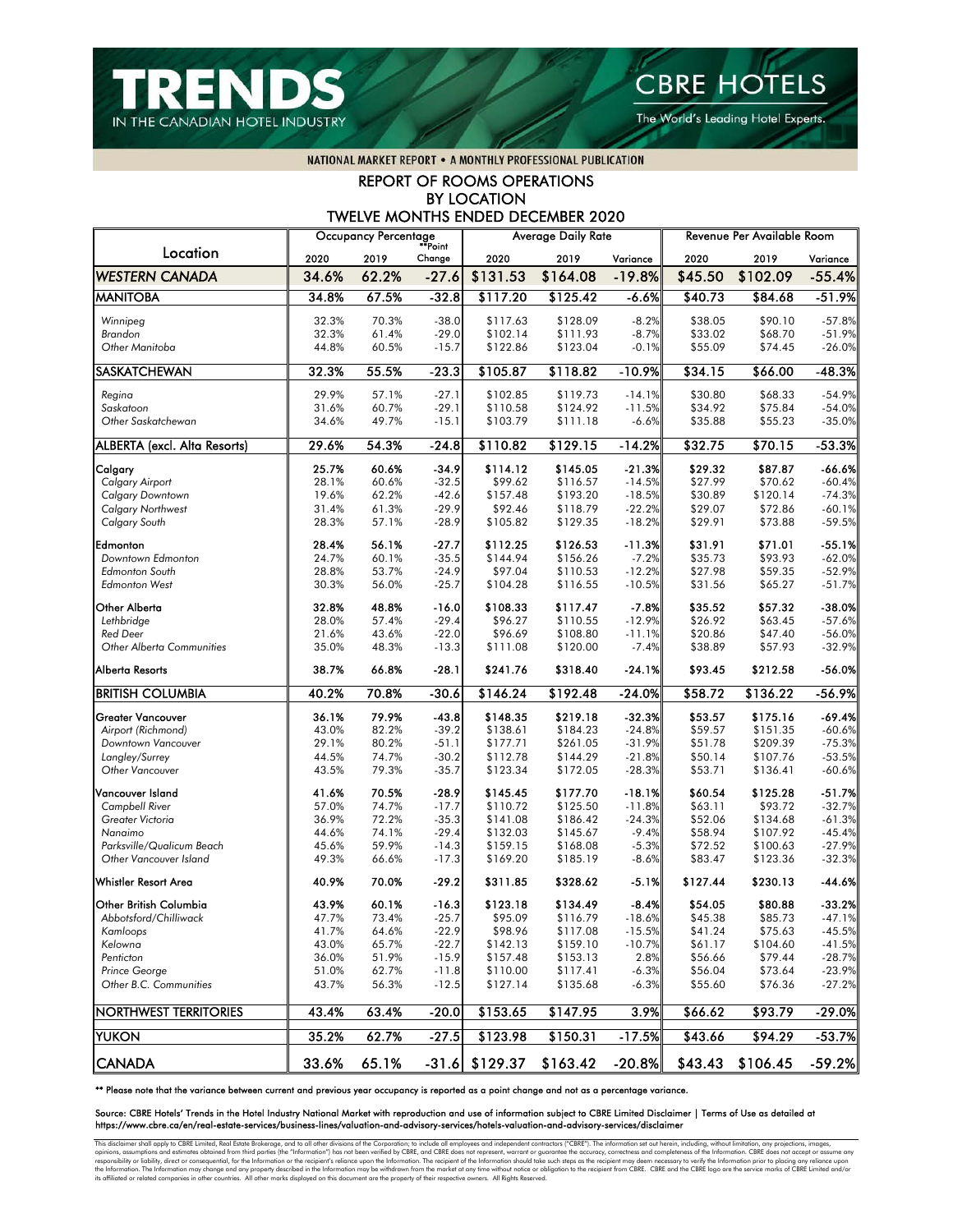

The World's Leading Hotel Experts.

NATIONAL MARKET REPORT . A MONTHLY PROFESSIONAL PUBLICATION

### REGIONAL REPORT OF ROOMS OPERATIONS BY PROPERTY SIZE, PROPERTY TYPE AND PRICE LEVEL MONTH OF DECEMBER 2020\*

### ATLANTIC CENTRAL

|                        |       | <b>Occupancy Percentage</b> | **Point ∗ |          | <b>Average Daily Rate</b> |          |       | <b>Occupancy Percentage</b> | **Point | <b>Average Daily Rate</b> |          |          |  |
|------------------------|-------|-----------------------------|-----------|----------|---------------------------|----------|-------|-----------------------------|---------|---------------------------|----------|----------|--|
|                        | 2020  | 2019                        | Change    | 2020     | 2019                      | Variance | 2020  | 2019                        | Change  | 2020                      | 2019     | Variance |  |
| <b>Property Size</b>   |       |                             |           |          |                           |          |       |                             |         |                           |          |          |  |
| Under 50 rooms         | 19.3% | 27.4%                       | $-8.1$    | \$90.15  | \$106.16                  | $-15.1%$ | 27.2% | 39.2%                       | $-12.1$ | \$103.83                  | \$131.87 | $-21.3%$ |  |
| 50-75 rooms            | 24.0% | 35.2%                       | $-11.2$   | \$85.62  | \$99.80                   | $-14.2%$ | 31.4% | 45.4%                       | $-14.0$ | \$97.53                   | \$113.53 | $-14.1%$ |  |
| 76-125 rooms           | 18.8% | 39.7%                       | $-20.9$   | \$95.79  | \$114.82                  | $-16.6%$ | 30.2% | 50.8%                       | $-20.6$ | \$102.00                  | \$125.21 | $-18.5%$ |  |
| 126-200 rooms          | 16.8% | 42.1%                       | $-25.3$   | \$100.34 | \$131.97                  | $-24.0%$ | 24.9% | 52.7%                       | $-27.8$ | \$101.87                  | \$138.84 | $-26.6%$ |  |
| 201-500 rooms          | 10.6% | 39.3%                       | $-28.7$   | \$99.91  | \$130.21                  | $-23.3%$ | 16.2% | 55.2%                       | $-39.0$ | \$130.32                  | \$176.66 | $-26.2%$ |  |
| Over 500 rooms         | N/A   | N/A                         | N/A       | N/A      | N/A                       | N/A      | 12.2% | 57.9%                       | $-45.6$ | \$146.53                  | \$204.33 | $-28.3%$ |  |
| Total                  | 17.3% | 39.4%                       | $-22.5$   | \$95.27  | \$120.66                  | $-21.0%$ | 23.2% | 52.6%                       | $-29.4$ | \$109.43                  | \$153.71 | -28.8%   |  |
| <b>Property Type</b>   |       |                             |           |          |                           |          |       |                             |         |                           |          |          |  |
| <b>Limited Service</b> | 20.8% | 40.4%                       | $-19.6$   | \$96.75  | \$117.68                  | $-17.8%$ | 30.6% | 48.9%                       | $-18.3$ | \$94.13                   | \$113.29 | $-16.9%$ |  |
| <b>Full Service</b>    | 13.4% | 37.9%                       | $-24.5$   | \$91.01  | \$121.22                  | $-24.9%$ | 17.3% | 53.5%                       | $-36.3$ | \$114.08                  | \$165.56 | $-31.1%$ |  |
| Suite Hotel            | 27.0% | 50.0%                       | $-23.0$   | \$98.65  | \$136.05                  | $-27.5%$ | 33.4% | 59.3%                       | $-25.8$ | \$112.02                  | \$155.90 | $-28.1%$ |  |
| Resort                 | N/A   | N/A                         | N/A       | N/A      | N/A                       | N/A      | 20.2% | 52.2%                       | $-32.0$ | \$244.03                  | \$272.97 | $-10.6%$ |  |
| Total                  | 17.3% | 39.4%                       | $-22.7$   | \$95.27  | \$120.66                  | $-21.0%$ | 23.2% | 52.6%                       | $-29.4$ | \$109.43                  | \$153.71 | -28.8%   |  |
| <b>Price Level</b>     |       |                             |           |          |                           |          |       |                             |         |                           |          |          |  |
| Budget                 | 19.7% | 30.5%                       | $-10.8$   | \$87.48  | \$97.17                   | $-10.0%$ | 28.4% | 46.9%                       | $-18.5$ | \$83.58                   | \$98.47  | $-15.1%$ |  |
| Mid-Price              | 16.9% | 41.5%                       | $-24.6$   | \$96.15  | \$123.88                  | $-22.4%$ | 24.4% | 52.7%                       | $-28.4$ | \$107.54                  | \$145.91 | $-26.3%$ |  |
| Upscale                | 14.5% | 41.3%                       | $-26.8$   | \$124.25 | \$141.58                  | $-12.2%$ | 11.8% | 59.7%                       | $-47.9$ | \$205.76                  | \$241.93 | $-15.0%$ |  |
| Total                  | 7.3%  | 39.4%                       | $-22.1$   | \$95.27  | \$120.66                  | $-21.0%$ | 23.2% | 52.6%                       | $-29.4$ | \$109.43                  | \$153.71 | $-28.8%$ |  |

### WESTERN CANADA \*

|                        |       | <b>Occupancy Percentage</b> |                   |          | <b>Average Daily Rate</b> |          |       | <b>Occupancy Percentage</b> |                   | <b>Average Daily Rate</b> |          |          |  |
|------------------------|-------|-----------------------------|-------------------|----------|---------------------------|----------|-------|-----------------------------|-------------------|---------------------------|----------|----------|--|
|                        | 2020  | 2019                        | **Point<br>Change | 2020     | 2019                      | Variance | 2020  | 2019                        | **Point<br>Change | 2020                      | 2019     | Variance |  |
| <b>Property Size</b>   |       |                             |                   |          |                           |          |       |                             |                   |                           |          |          |  |
| Under 50 rooms         | 29.3% | 37.2%                       | $-7.9$            | \$96.67  | \$108.87                  | $-11.2%$ | 28.3% | 37.6%                       | $-9.4$            | \$98.93                   | \$117.73 | $-16.0%$ |  |
| 50-75 rooms            | 29.5% | 44.3%                       | $-14.8$           | \$94.17  | \$108.69                  | $-13.4%$ | 29.7% | 43.8%                       | $-14.1$           | \$94.84                   | \$109.82 | $-13.6%$ |  |
| 76-125 rooms           | 25.2% | 44.7%                       | $-19.5$           | \$103.14 | \$125.16                  | $-17.6%$ | 26.7% | 46.7%                       | $-20.0$           | \$102.16                  | \$124.43 | $-17.9%$ |  |
| 126-200 rooms          | 21.3% | 47.5%                       | $-26.2$           | \$109.96 | \$134.09                  | $-18.0%$ | 22.6% | 49.5%                       | $-26.9$           | \$105.27                  | \$136.27 | $-22.8%$ |  |
| 201-500 rooms          | 17.4% | 53.2%                       | $-35.8$           | \$153.28 | \$196.75                  | $-22.1%$ | 16.4% | 53.4%                       | $-37.0$           | \$140.07                  | \$183.75 | $-23.8%$ |  |
| Over 500 rooms         | 10.5% | 62.2%                       | $-51.6$           | \$291.41 | \$315.70                  | $-7.7%$  | 11.8% | 58.9%                       | $-47.2$           | \$181.80                  | \$233.81 | $-22.2%$ |  |
| Total                  | 22.6% | 47.8%                       | $-25.2$           | \$115.74 | \$155.05                  | -25.4%   | 22.5% | 49.4%                       | -26.9             | \$111.59                  | \$152.46 | -26.8%   |  |
| <b>Property Type</b>   |       |                             |                   |          |                           |          |       |                             |                   |                           |          |          |  |
| <b>Limited Service</b> | 26.1% | 42.1%                       | $-16.0$           | \$94.09  | \$108.67                  | $-13.4%$ | 27.4% | 44.6%                       | $-17.2$           | \$94.29                   | \$111.35 | $-15.3%$ |  |
| <b>Full Service</b>    | 18.7% | 51.1%                       | $-32.4$           | \$118.29 | \$152.62                  | $-22.5%$ | 17.6% | 51.4%                       | $-33.9$           | \$114.70                  | \$157.96 | $-27.4%$ |  |
| Suite Hotel            | 25.0% | 53.3%                       | $-28.3$           | \$119.81 | \$163.65                  | $-26.8%$ | 30.2% | 56.8%                       | $-26.5$           | \$113.70                  | \$157.65 | $-27.9%$ |  |
| Resort                 | 24.6% | 54.6%                       | $-30.0$           | \$234.30 | \$361.41                  | $-35.2%$ | 23.0% | 53.3%                       | $-30.4$           | \$236.20                  | \$331.59 | $-28.8%$ |  |
| Total                  | 22.6% | 47.8%                       | $-25.2$           | \$115.74 | \$155.05                  | -25.4%   | 22.5% | 49.4%                       | $-26.9$           | \$111.59                  | \$152.46 | $-26.8%$ |  |
| Price Level            |       |                             |                   |          |                           |          |       |                             |                   |                           |          |          |  |
| Budget                 | 29.6% | 43.7%                       | $-14.1$           | \$83.41  | \$98.23                   | $-15.1%$ | 28.3% | 44.4%                       | $-16.1$           | \$83.70                   | \$98.31  | $-14.9%$ |  |
| Mid-Price              | 22.0% | 46.6%                       | $-24.6$           | \$109.07 | \$131.70                  | $-17.2%$ | 22.6% | 48.9%                       | $-26.3$           | \$107.53                  | \$137.93 | $-22.0%$ |  |
| Upscale                | 16.3% | 58.0%                       | $-41.7$           | \$237.02 | \$292.63                  | $-19.0%$ | 13.9% | 58.5%                       | $-44.6$           | \$220.81                  | \$264.57 | $-16.5%$ |  |
| Total                  | 22.6% | 47.8%                       | $-25.2$           | \$115.74 | \$155.05                  | $-25.4%$ | 22.5% | 49.4%                       | -26.9             | \$111.59                  | \$152.46 | $-26.8%$ |  |

\* Based on the operating results of 242,326 rooms (unweighted data)

\*\* Please note that the variance between current and previous year occupancy is reported as a point change and not as a percentage variance.

Source: CBRE Hotels' Trends in the Hotel Industry National Market with reproduction and use of information subject to CBRE Limited Disclaimer | Terms of Use as detailed at https://www.cbre.ca/en/real-estate-services/business-lines/valuation-and-advisory-services/hotels-valuation-and-advisory-services/disclaimer

This disclaimer shall apply to CBRE Limited, Real Estate Brokerage, and to all other divisions of the Corporation; to include all employees and independent contractors ("CBRE"). The information set out herein, including, w assumptions and estimates obtained from third parties (the "Information") has not been verified by CBRE, and CBRE does not represent, warrant or guarantee the accuracy, correctness and completeness of the Information. CBRE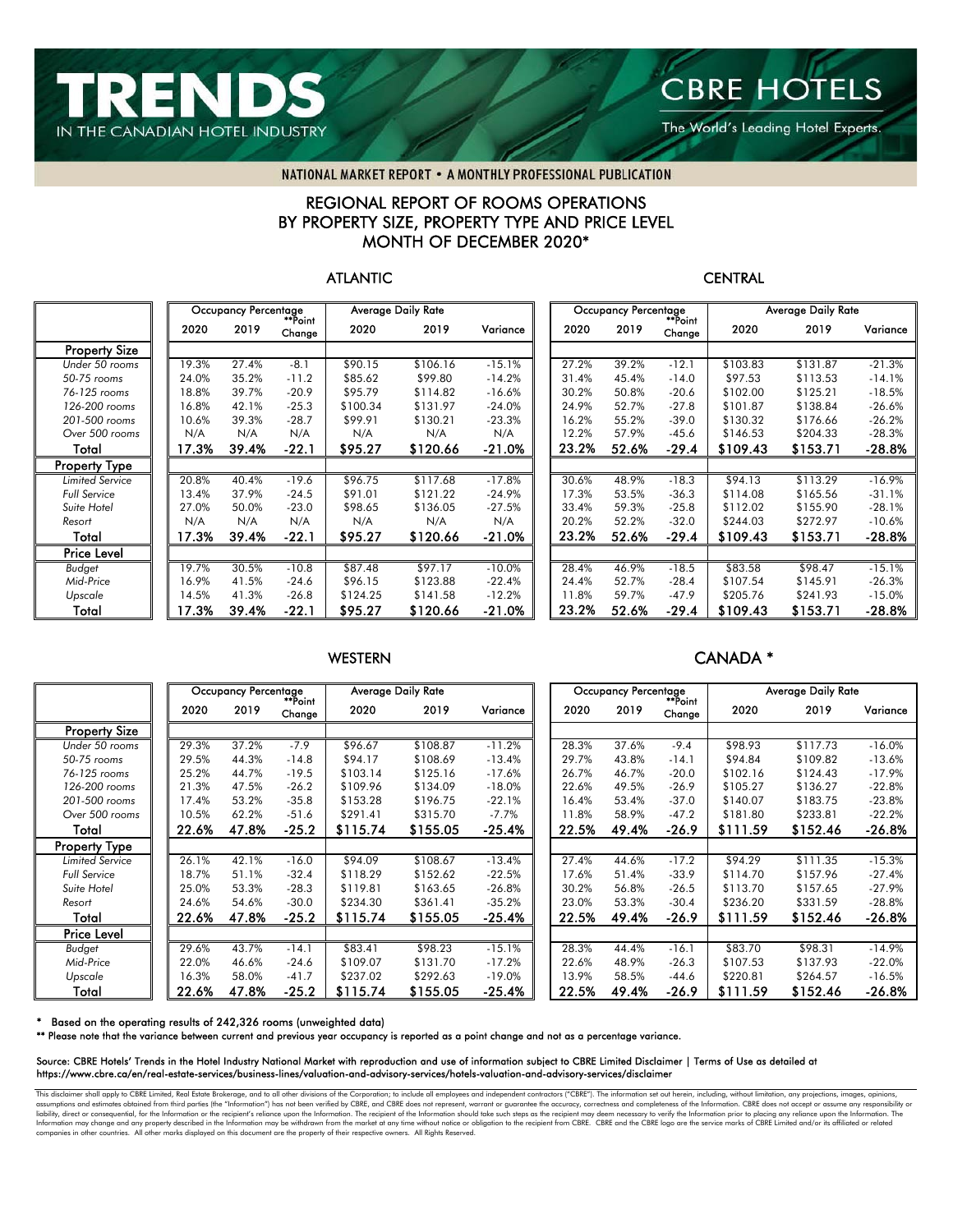

The World's Leading Hotel Experts.

#### NATIONAL MARKET REPORT . A MONTHLY PROFESSIONAL PUBLICATION

### REGIONAL REPORT OF ROOMS OPERATIONS BY PROPERTY SIZE, PROPERTY TYPE AND PRICE LEVEL TWELVE MONTHS ENDED DECEMBER 2020

#### ATLANTIC CENTRAL

|                        | <b>Occupancy Percentage</b><br>**Point* |       |         |          | <b>Average Daily Rate</b> |          |       | <b>Occupancy Percentage</b> | **Point | Average Daily Rate |          |          |  |
|------------------------|-----------------------------------------|-------|---------|----------|---------------------------|----------|-------|-----------------------------|---------|--------------------|----------|----------|--|
|                        | 2020                                    | 2019  | Change  | 2020     | 2019                      | Variance | 2020  | 2019                        | Change  | 2020               | 2019     | Variance |  |
| <b>Property Size</b>   |                                         |       |         |          |                           |          |       |                             |         |                    |          |          |  |
| Under 50 rooms         | 27.0%                                   | 51.3% | $-24.3$ | \$107.53 | \$123.88                  | $-13.2%$ | 37.9% | 54.9%                       | $-16.9$ | \$110.78           | \$132.52 | $-16.4%$ |  |
| 50-75 rooms            | 31.7%                                   | 57.0% | $-25.3$ | \$98.68  | \$113.18                  | $-12.8%$ | 42.7% | 62.4%                       | $-19.7$ | \$108.64           | \$121.16 | $-10.3%$ |  |
| 76-125 rooms           | 29.8%                                   | 61.0% | $-31.2$ | \$108.51 | \$130.73                  | $-17.0%$ | 39.4% | 67.2%                       | $-27.8$ | \$113.62           | \$136.09 | $-16.5%$ |  |
| 126-200 rooms          | 29.1%                                   | 64.1% | $-35.0$ | \$114.73 | \$143.90                  | $-20.3%$ | 34.4% | 68.9%                       | $-34.5$ | \$120.79           | \$149.91 | $-19.4%$ |  |
| 201-500 rooms          | 22.2%                                   | 61.8% | -39.6   | \$125.19 | \$161.58                  | $-22.5%$ | 27.9% | 71.1%                       | $-43.2$ | \$157.82           | \$190.88 | $-17.3%$ |  |
| Over 500 rooms         | N/A                                     | N/A   | N/A     | N/A      | N/A                       | N/A      | 21.7% | 72.7%                       | $-51.0$ | \$178.04           | \$225.48 | $-21.0%$ |  |
| Total                  | 28.4%                                   | 61.2% | $-32.8$ | \$110.98 | \$138.15                  | $-19.7%$ | 33.3% | 68.6%                       | $-35.3$ | \$129.51           | \$166.21 | $-22.1%$ |  |
| <b>Property Type</b>   |                                         |       |         |          |                           |          |       |                             |         |                    |          |          |  |
| <b>Limited Service</b> | 31.3%                                   | 60.8% | $-29.5$ | \$108.37 | \$128.14                  | $-15.4%$ | 40.3% | 65.0%                       | $-24.7$ | \$105.07           | \$122.89 | $-14.5%$ |  |
| <b>Full Service</b>    | 24.6%                                   | 61.4% | $-36.7$ | \$110.45 | \$143.51                  | $-23.0%$ | 27.9% | 70.4%                       | $-42.5$ | \$141.78           | \$184.67 | $-23.2%$ |  |
| Suite Hotel            | 35.9%                                   | 72.7% | $-36.7$ | \$118.66 | \$156.75                  | $-24.3%$ | 40.6% | 74.7%                       | $-34.0$ | \$130.80           | \$167.53 | $-21.9%$ |  |
| Resort                 | N/A                                     | N/A   | N/A     | N/A      | N/A                       | N/A      | 35.2% | 57.7%                       | $-22.5$ | \$237.77           | \$221.17 | 7.5%     |  |
| Total                  | 28.4%                                   | 61.2% | $-32.8$ | \$110.98 | \$138.15                  | -19.7%   | 33.3% | 68.6%                       | $-35.3$ | \$129.51           | \$166.21 | $-22.1%$ |  |
| Price Level            |                                         |       |         |          |                           |          |       |                             |         |                    |          |          |  |
| Budget                 | 27.6%                                   | 52.4% | $-24.8$ | \$95.80  | \$108.49                  | $-11.7%$ | 38.5% | 62.6%                       | $-24.1$ | \$93.56            | \$106.54 | $-12.2%$ |  |
| Mid-Price              | 28.5%                                   | 63.4% | $-34.9$ | \$112.56 | \$142.53                  | $-21.0%$ | 33.7% | 69.8%                       | $-36.1$ | \$127.46           | \$160.54 | $-20.6%$ |  |
| Upscale                | 29.5%                                   | 60.7% | $-31.2$ | \$148.83 | \$170.07                  | $-12.5%$ | 24.4% | 72.8%                       | $-48.5$ | \$222.02           | \$261.10 | $-15.0%$ |  |
| Total                  | 28.4%                                   | 61.2% | $-32.8$ | \$110.98 | \$138.15                  | -19.7%   | 33.3% | 68.6%                       | $-35.3$ | \$129.51           | \$166.21 | $-22.1%$ |  |

### WESTERN CANADA

|                        |       | <b>Occupancy Percentage</b> |                   |          | <b>Average Daily Rate</b> |          |       | <b>Occupancy Percentage</b> |                   | <b>Average Daily Rate</b> |          |          |  |
|------------------------|-------|-----------------------------|-------------------|----------|---------------------------|----------|-------|-----------------------------|-------------------|---------------------------|----------|----------|--|
|                        | 2020  | 2019                        | **Point<br>Change | 2020     | 2019                      | Variance | 2020  | 2019                        | **Point<br>Change | 2020                      | 2019     | Variance |  |
| <b>Property Size</b>   |       |                             |                   |          |                           |          |       |                             |                   |                           |          |          |  |
| Under 50 rooms         | 40.3% | 53.7%                       | $-13.3$           | \$103.85 | \$116.18                  | $-10.6%$ | 39.1% | 54.0%                       | $-14.9$           | \$106.22                  | \$122.58 | $-13.3%$ |  |
| 50-75 rooms            | 40.8% | 57.9%                       | $-17.1$           | \$108.14 | \$126.08                  | $-14.2%$ | 40.6% | 59.5%                       | $-18.9$           | \$107.60                  | \$122.96 | $-12.5%$ |  |
| 76-125 rooms           | 37.7% | 60.4%                       | $-22.7$           | \$117.36 | \$136.22                  | $-13.8%$ | 37.7% | 63.2%                       | $-25.4$           | \$115.19                  | \$135.73 | $-15.1%$ |  |
| 126-200 rooms          | 32.8% | 62.2%                       | $-29.4$           | \$123.91 | \$149.09                  | $-16.9%$ | 33.2% | 65.5%                       | $-32.3$           | \$121.78                  | \$149.05 | $-18.3%$ |  |
| 201-500 rooms          | 28.9% | 66.3%                       | $-37.5$           | \$168.75 | \$201.74                  | $-16.4%$ | 28.0% | 68.5%                       | $-40.5$           | \$161.49                  | \$194.05 | $-16.8%$ |  |
| Over 500 rooms         | 25.4% | 74.3%                       | $-48.9$           | \$279.10 | \$330.00                  | $-15.4%$ | 22.6% | 73.1%                       | $-50.5$           | \$206.53                  | \$251.92 | $-18.0%$ |  |
| Total                  | 34.6% | 62.2%                       | -27.6             | \$131.53 | \$164.08                  | $-19.8%$ | 33.6% | 65.1%                       | $-31.6$           | \$129.37                  | \$163.42 | $-20.8%$ |  |
| <b>Property Type</b>   |       |                             |                   |          |                           |          |       |                             |                   |                           |          |          |  |
| <b>Limited Service</b> | 37.4% | 57.3%                       | $-19.9$           | \$105.44 | \$121.52                  | $-13.2%$ | 38.0% | 60.6%                       | $-22.7$           | \$105.51                  | \$122.67 | $-14.0%$ |  |
| <b>Full Service</b>    | 30.4% | 65.2%                       | $-34.8$           | \$135.89 | \$174.00                  | $-21.9%$ | 28.8% | 67.6%                       | $-38.9$           | \$137.32                  | \$177.86 | $-22.8%$ |  |
| Suite Hotel            | 39.5% | 68.4%                       | $-28.9$           | \$133.87 | \$168.98                  | $-20.8%$ | 40.0% | 72.5%                       | $-32.5$           | \$131.34                  | \$167.52 | $-21.6%$ |  |
| Resort                 | 40.2% | 66.0%                       | $-25.7$           | \$249.62 | \$290.66                  | $-14.1%$ | 38.6% | 62.9%                       | $-24.4$           | \$245.18                  | \$269.70 | $-9.1%$  |  |
| Total                  | 34.6% | 62.2%                       | -27.6             | \$131.53 | \$164.08                  | $-19.8%$ | 33.6% | 65.1%                       | $-31.6$           | \$129.37                  | \$163.42 | $-20.8%$ |  |
| Price Level            |       |                             |                   |          |                           |          |       |                             |                   |                           |          |          |  |
| Budget                 | 39.0% | 56.9%                       | $-17.9$           | \$94.62  | \$115.12                  | $-17.8%$ | 38.0% | 59.6%                       | $-21.6$           | \$94.14                   | \$110.04 | $-14.4%$ |  |
| Mid-Price              | 34.1% | 62.0%                       | $-28.0$           | \$122.94 | \$146.54                  | $-16.1%$ | 33.4% | 65.6%                       | $-32.1$           | \$124.15                  | \$152.78 | $-18.7%$ |  |
| Upscale                | 31.2% | 69.4%                       | $-38.2$           | \$245.35 | \$284.74                  | $-13.8%$ | 27.7% | 71.0%                       | $-43.3$           | \$232.58                  | \$270.49 | $-14.0%$ |  |
| Total                  | 34.6% | 62.2%                       | $-27.6$           | \$131.53 | \$164.08                  | $-19.8%$ | 33.6% | 65.1%                       | $-31.6$           | \$129.37                  | \$163.42 | -20.8%   |  |

\*\* Please note that the variance between current and previous year occupancy is reported as a point change and not as a percentage variance.

Source: CBRE Hotels' Trends in the Hotel Industry National Market with reproduction and use of information subject to CBRE Limited Disclaimer | Terms of Use as detailed at https://www.cbre.ca/en/real-estate-services/business-lines/valuation-and-advisory-services/hotels-valuation-and-advisory-services/disclaimer

This disclaimer shall apply to CBRE Limited, Real Estate Brokerage, and to all other divisions of the Corporation; to include all employees and independent contractors ("CBRE"). The information set out herein, including, w assumptions and estimates obtained from third parties (the "Information") has not been verified by CBRE, and CBRE does not represent, warrant or guarantee the accuracy, correctness and completeness of the Information. CBRE